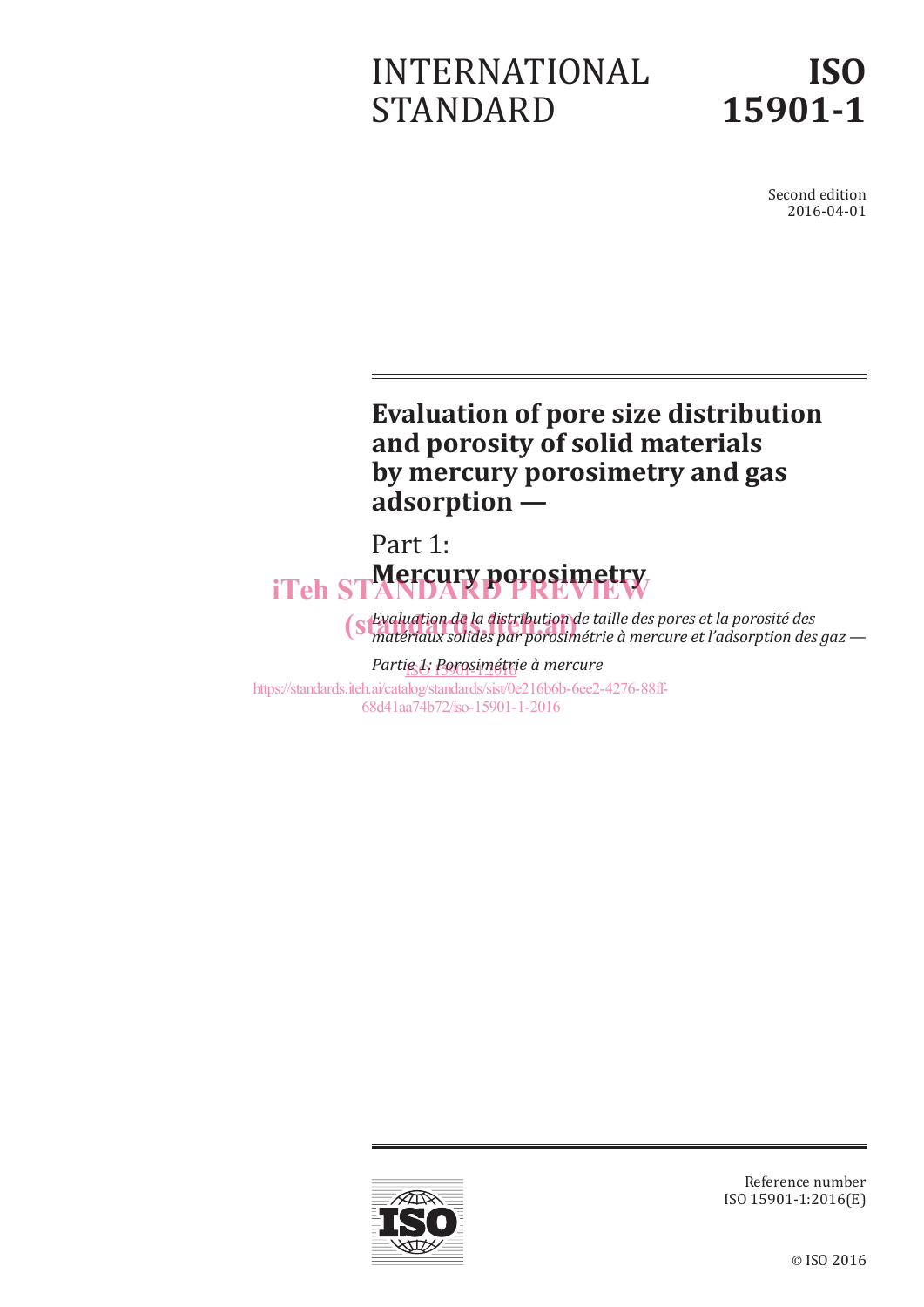# iTeh STANDARD PREVIEW (standards.iteh.ai)

ISO 15901-1:2016 https://standards.iteh.ai/catalog/standards/sist/0e216b6b-6ee2-4276-88ff-68d41aa74b72/iso-15901-1-2016



#### © ISO 2016, Published in Switzerland

All rights reserved. Unless otherwise specified, no part of this publication may be reproduced or utilized otherwise in any form or by any means, electronic or mechanical, including photocopying, or posting on the internet or an intranet, without prior written permission. Permission can be requested from either ISO at the address below or ISO's member body in the country of the requester.

ISO copyright office Ch. de Blandonnet 8 • CP 401 CH-1214 Vernier, Geneva, Switzerland Tel. +41 22 749 01 11 Fax +41 22 749 09 47 copyright@iso.org www.iso.org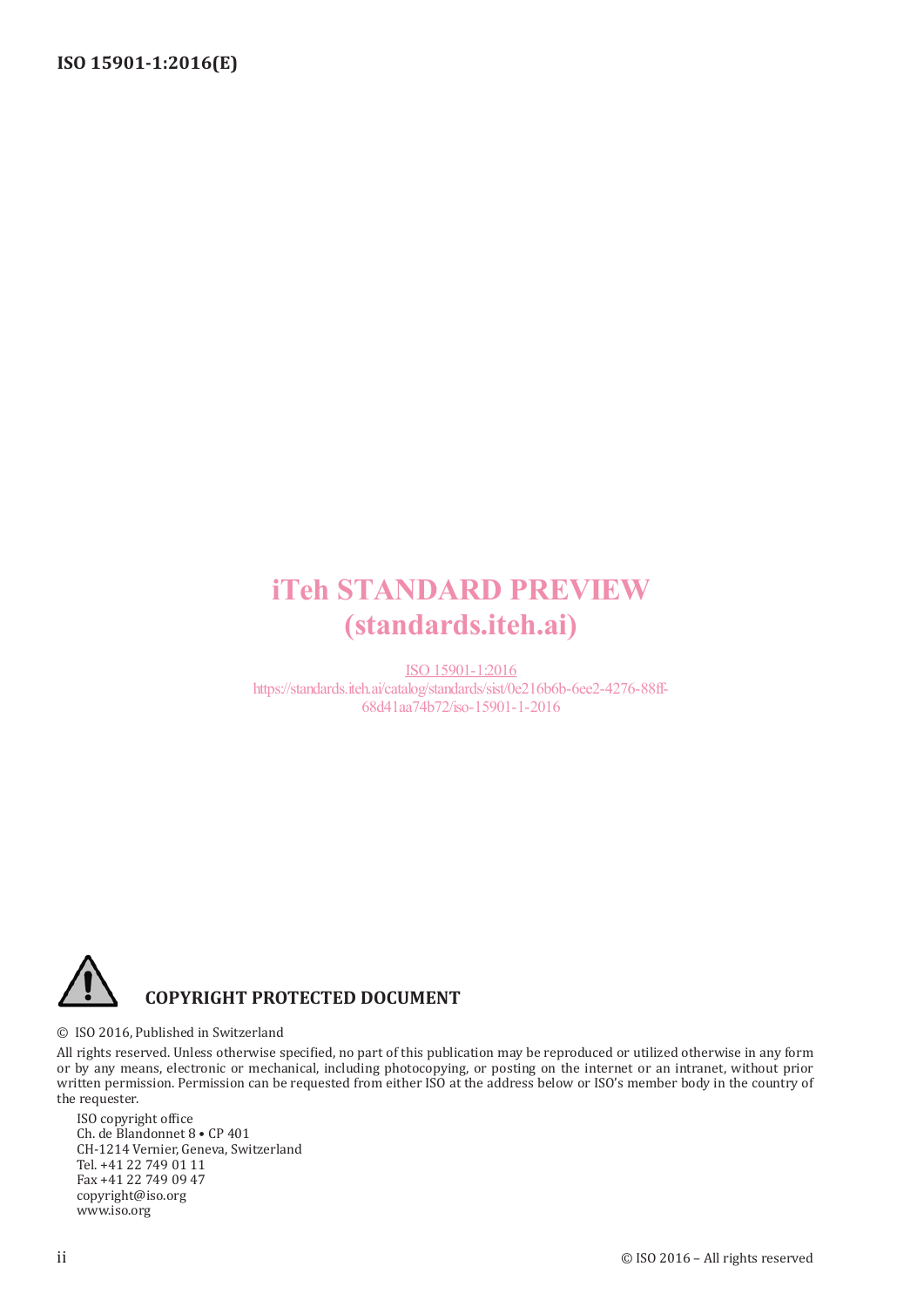Page

# **Contents**

| 1  |                                                                                                                                                                                                                                      |  |  |  |  |  |
|----|--------------------------------------------------------------------------------------------------------------------------------------------------------------------------------------------------------------------------------------|--|--|--|--|--|
| 2  |                                                                                                                                                                                                                                      |  |  |  |  |  |
|    |                                                                                                                                                                                                                                      |  |  |  |  |  |
| 3  |                                                                                                                                                                                                                                      |  |  |  |  |  |
| 4  |                                                                                                                                                                                                                                      |  |  |  |  |  |
| 5  | Principles <b>Executive Similar Executive Similar Executive Similar Executive Similar Executive Similar Similar Similar Similar Similar Similar Similar Similar Similar Similar Similar Similar Similar Similar Similar Similar </b> |  |  |  |  |  |
| 6  | Apparatus and material <b>Exercise Construction</b> 6                                                                                                                                                                                |  |  |  |  |  |
|    | 6.1                                                                                                                                                                                                                                  |  |  |  |  |  |
|    | 6.2<br>6.3                                                                                                                                                                                                                           |  |  |  |  |  |
|    |                                                                                                                                                                                                                                      |  |  |  |  |  |
| 7  | 7.1                                                                                                                                                                                                                                  |  |  |  |  |  |
|    | 7.2                                                                                                                                                                                                                                  |  |  |  |  |  |
|    | 7.3                                                                                                                                                                                                                                  |  |  |  |  |  |
|    | 7.4                                                                                                                                                                                                                                  |  |  |  |  |  |
|    | 7.5                                                                                                                                                                                                                                  |  |  |  |  |  |
| 8  | Procedures Teh STANDARD PREVIEW EW                                                                                                                                                                                                   |  |  |  |  |  |
|    | 8.1                                                                                                                                                                                                                                  |  |  |  |  |  |
|    | Sampling 8<br>8.1.1 Obtaining Stest Ban ple C s.iteh.ai)                                                                                                                                                                             |  |  |  |  |  |
|    | 8.1.2                                                                                                                                                                                                                                |  |  |  |  |  |
|    | 8.2                                                                                                                                                                                                                                  |  |  |  |  |  |
|    | 8.2.2                                                                                                                                                                                                                                |  |  |  |  |  |
|    | 8.2.3                                                                                                                                                                                                                                |  |  |  |  |  |
|    | 8.2.4                                                                                                                                                                                                                                |  |  |  |  |  |
|    | 8.2.5                                                                                                                                                                                                                                |  |  |  |  |  |
|    | 8.2.6                                                                                                                                                                                                                                |  |  |  |  |  |
| 9  | $Evaluate ion. 11$                                                                                                                                                                                                                   |  |  |  |  |  |
|    | 9.1                                                                                                                                                                                                                                  |  |  |  |  |  |
|    | 9.2                                                                                                                                                                                                                                  |  |  |  |  |  |
|    | 9.3                                                                                                                                                                                                                                  |  |  |  |  |  |
|    | 9.4                                                                                                                                                                                                                                  |  |  |  |  |  |
|    | 9.5                                                                                                                                                                                                                                  |  |  |  |  |  |
| 10 | Reporting 13                                                                                                                                                                                                                         |  |  |  |  |  |
|    | Annex A (informative) Mercury porosimetry analysis results <b>Manufact 2018</b> 14                                                                                                                                                   |  |  |  |  |  |
|    |                                                                                                                                                                                                                                      |  |  |  |  |  |
|    |                                                                                                                                                                                                                                      |  |  |  |  |  |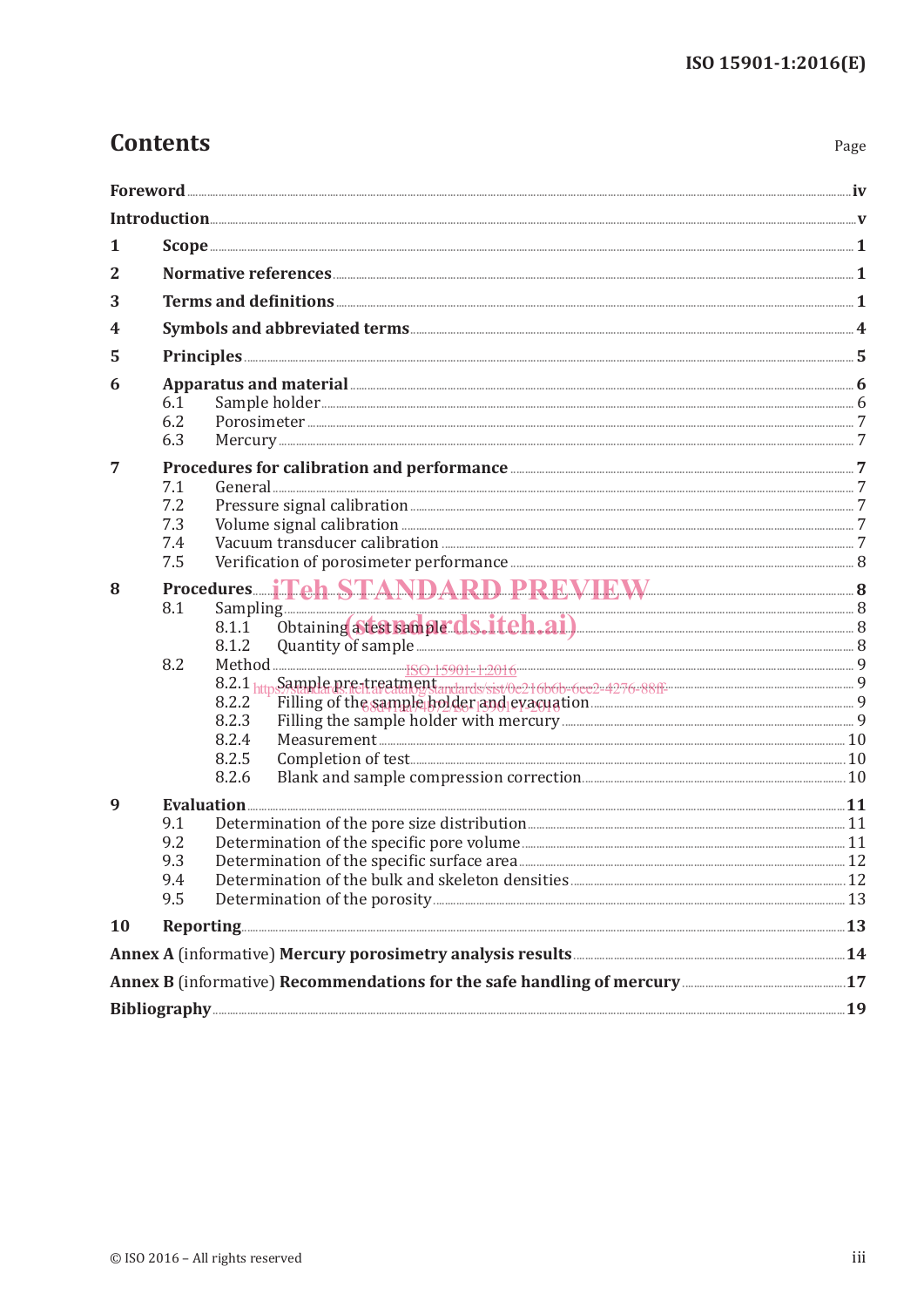## **Foreword**

ISO (the International Organization for Standardization) is a worldwide federation of national standards bodies (ISO member bodies). The work of preparing International Standards is normally carried out through ISO technical committees. Each member body interested in a subject for which a technical committee has been established has the right to be represented on that committee. International organizations, governmental and non-governmental, in liaison with ISO, also take part in the work. ISO collaborates closely with the International Electrotechnical Commission (IEC) on all matters of electrotechnical standardization.

The procedures used to develop this document and those intended for its further maintenance are described in the ISO/IEC Directives, Part 1. In particular the different approval criteria needed for the different types of ISO documents should be noted. This document was drafted in accordance with the editorial rules of the ISO/IEC Directives, Part 2 (see www.iso.org/directives).

Attention is drawn to the possibility that some of the elements of this document may be the subject of patent rights. ISO shall not be held responsible for identifying any or all such patent rights. Details of any patent rights identified during the development of the document will be in the Introduction and/or on the ISO list of patent declarations received (see www.iso.org/patents).

Any trade name used in this document is information given for the convenience of users and does not constitute an endorsement.

For an explanation on the meaning of ISO specific terms and expressions related to conformity assessment. as well as information about ISO's adherence to the World Trade Organization (WTO) principles in the Technical Barriers to Trade (TBT) see the following URL: www.iso.org/iso/foreword.html.

The committee responsible for this document is ISO/TC 24, Particle characterization including sieving, Subcommittee SC 4, Particle characterization. ISO 15901-1:2016

This second edition cancels and replaces the first edition (ISO 15901-4-2005) 2which has been technically revised. It also incorporates the Corrigendum ISO415901-152005/Cd6 1:2007.

ISO 15901 consists of the following parts, under the general title Evaluation of pore size distribution and porosity of solid materials by mercury porosimetry and aas adsorption:

- Part 1: Mercury porosimetry
- Part 2: Analysis of mesopores and macropores by aas adsorption
- Part 3: Analysis of micropores by gas adsorption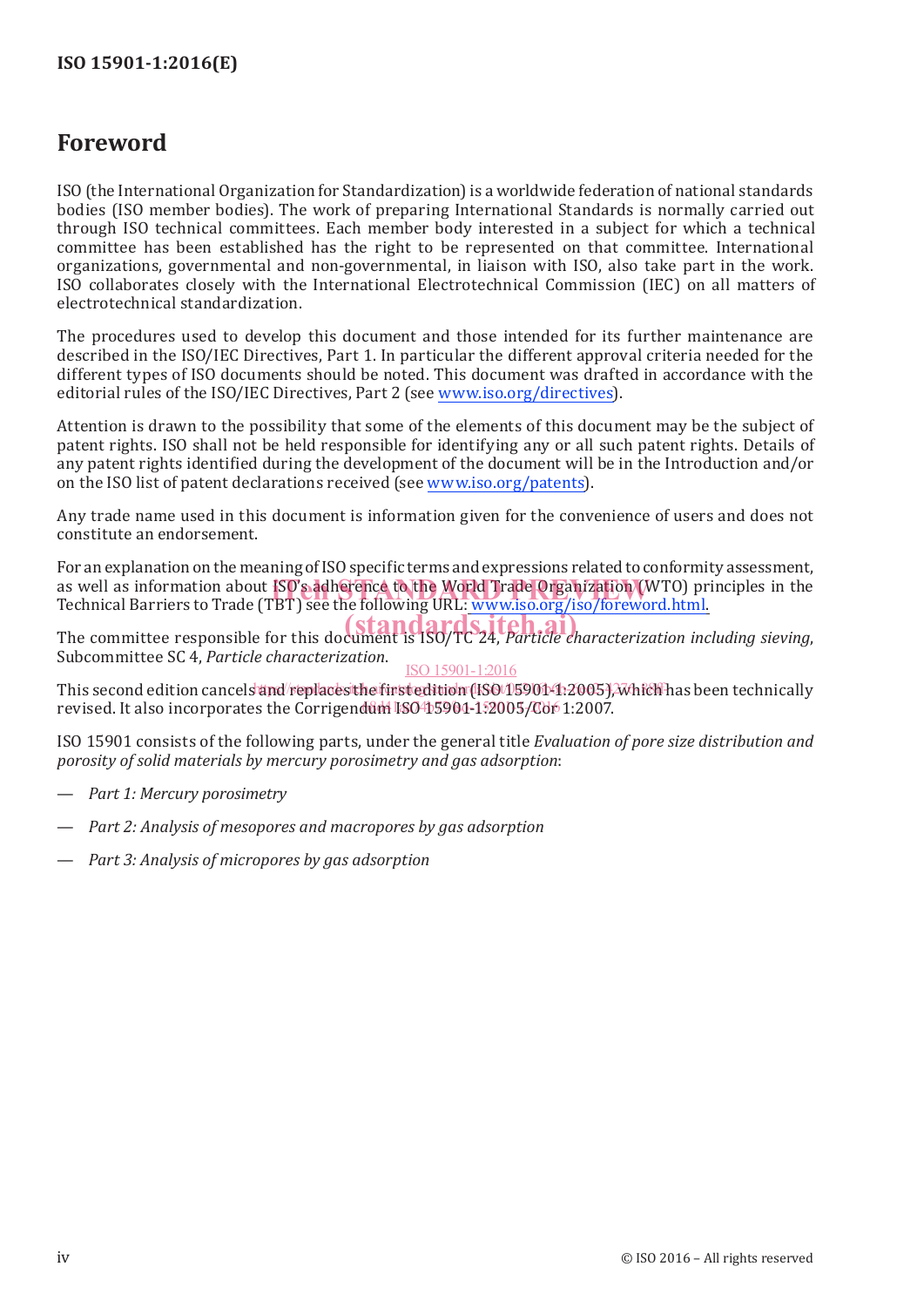## **Introduction**

In general, different pores (micro-, meso-, and macropores) may be pictured as either apertures, channels or cavities within a solid body or as space (i.e. interstices or voids) between solid particles in a bed, compact or aggregate. Porosity is a term which is often used to indicate the porous nature of solid material and in this International Standard is more precisely defined as the ratio of the total pore volume of the accessible pores and voids to the volume of the particulate agglomerate. In addition to the accessible pores, a solid may contain closed pores which are isolated from the external surface and into which fluids are not able to penetrate. The characterization of closed pores is not covered in this International Standard.

Porous materials may take the form of fine or coarse powders, compacts, extrudates, sheets or monoliths. Their characterization usually involves the determination of the pore size distribution as well as the total accessible pore volume or porosity. For some purposes it is also necessary to study the pore shape and interconnectivity and to determine the internal and external specific surface area.

Porous materials have great technological importance, for example in the context of the following:

- controlled drug release;
- catalysis;
- gas separation;
- filtration including sterilization;<br> **EREPREVIEW**
- materials technology;
- environmental protection and pollution control; (standards.iteh.ai)
- natural reservoir rocks;<br>https://standards.itab.ai/otabo/standards/sist/0e
- https://standards.iteh.ai/catalog/standards/sist/0e216b6b-6ee2-4276-88ff-68d41aa74b72/iso-15901-1-2016
- building materials;
- polymers and ceramic.

It is well established that the performance of a porous solid (e.g. its strength, reactivity, permeability) is dependent on its pore structure. Many different methods have been developed for the characterization of pore structure. In view of the complexity of most porous solids, it is not surprising that the results obtained are not always in agreement and that no single technique can be relied upon to provide a complete picture of the pore structure. The choice of the most appropriate method depends on the application of the porous solid, its chemical and physical nature and the range of pore size.

The most commonly used methods are as follows:

- a) Mercury porosimetry, where the pores are filled with mercury under pressure. This method is suitable for many materials with pores in the approximate diameter range of  $0.004 \mu m$  to  $400 \mu m$ .
- b) Meso- and macropore analysis by gas adsorption, where the pores are characterized by adsorbing a gas, such as nitrogen at liquid nitrogen temperature. The method is used for pores in the approximate diameter range of  $0.002 \mu m$  to  $0.1 \mu m$  (2 nm to 100 nm).
- c) Micropore analysis by gas adsorption, where the pores are characterized by adsorbing a gas, such as nitrogen at liquid nitrogen temperature. The method is used for pores in the approximate diameter range of 0,4 nm to 2 nm.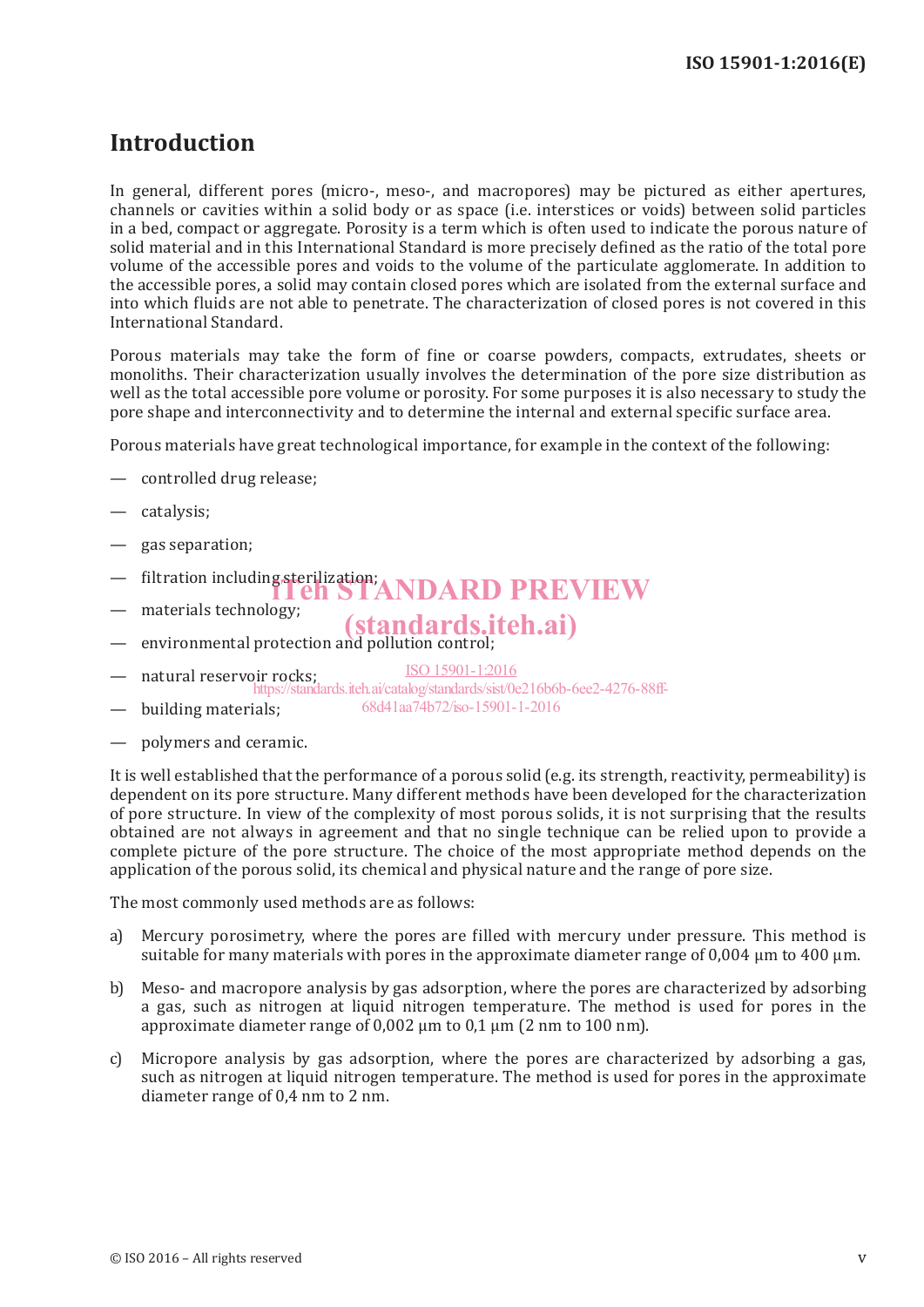# iTeh STANDARD PREVIEW (standards.iteh.ai)

ISO 15901-1:2016 https://standards.iteh.ai/catalog/standards/sist/0e216b6b-6ee2-4276-88ff-68d41aa74b72/iso-15901-1-2016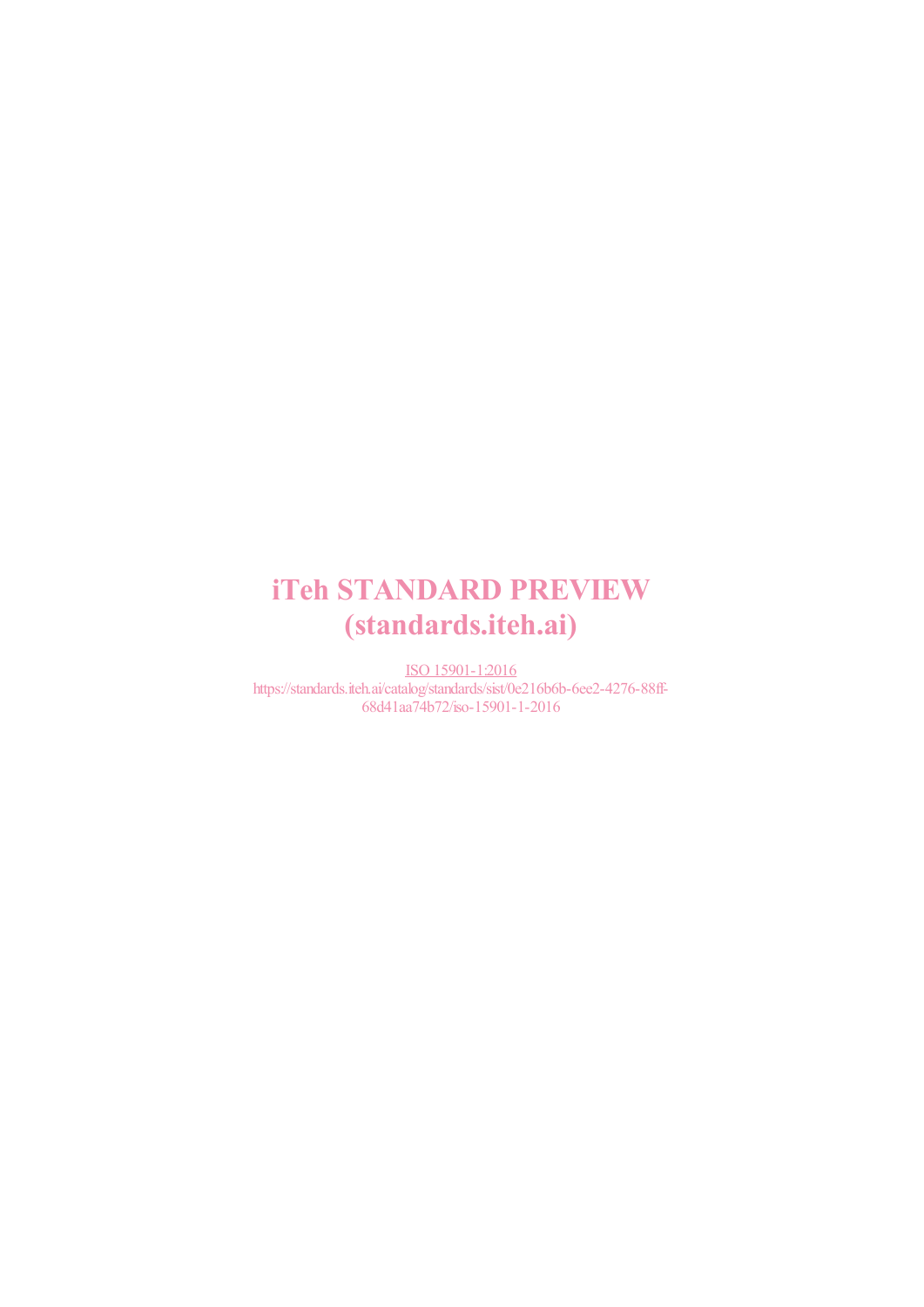## **Evaluation of pore size distribution and porosity of solid materials by mercury porosimetry and gas adsorption —**

# Part 1: **Mercury porosimetry**

**WARNING — The use of this International Standard may involve hazardous materials, operations and equipment. This International Standard does not purport to address all of the safety problems associated with its use. It is the responsibility of the user of this International Standard to establish appropriate safety and health practices and determine the applicability of regulatory limitations prior to use.**

## **1 Scope**

This International Standard describes a method for the evaluation of the pore size distribution and the specific surface area of pores in solids by mercury porosimetry according to the method of Ritter and Drake[1][2]. It is a comparative test, usually destructive due to mercury contamination, in which the volume of mercury penetrating a pore or void is determined as a function of an applied hydrostatic pressure, which can be related to a pore diameter.  ${\bf D}$   ${\bf P}\bf{R}\bf{E}\bf{V}\bf{I}\bf{E}\bf{W}$ 

Practical considerations presently limit the maximum applied absolute pressure to about 400 MPa<br>(60 000 psi) corresponding to a minimum equivalent pore diameter of approximately 4 nm. The (60 000 psi) corresponding to a minimum equivalent pore diameter of approximately 4 nm. The maximum diameter is limited for samples having a significant depth due to the difference in hydrostatic head of mercury from the top to the bottom of the sample. For the most purposes, this limit can be regarded as 400 µmp The measurements cover inter-particle and intra-particle porosity. In general, without additional information from other methods it is difficult to distinguish between these porosities where they co-exist. The method is suitable for the study of most porous materials non-wettable by mercury. Samples that amalgamate with mercury, such as certain metals, e.g. gold, aluminium, copper, nickel and silver, can be unsuitable with this technique or can require a preliminary passivation. Under the applied pressure some materials are deformed, compacted or destroyed, whereby open pores may be collapsed and closed pores opened. In some cases it may be possible to apply sample compressibility corrections and useful comparative data may still be obtainable. For these reasons, the mercury porosimetry technique is considered to be comparative.

### **2 Normative references**

The following documents, in whole or in part, are normatively referenced in this document and are indispensable for its application. For dated references, only the edition cited applies. For undated references, the latest edition of the referenced document (including any amendments) applies.

ISO 3165, *Sampling of chemical products for industrial use — Safety in sampling*

ISO 14488, *Particulate materials —* Sampling and sample splitting for the determination of particulate properties

## **3 Terms and definitions**

For the purposes of this document, the following terms and definitions apply.

```
3.1
```

```
porosimeter
```
instrument for measuring pore volume and pore size distribution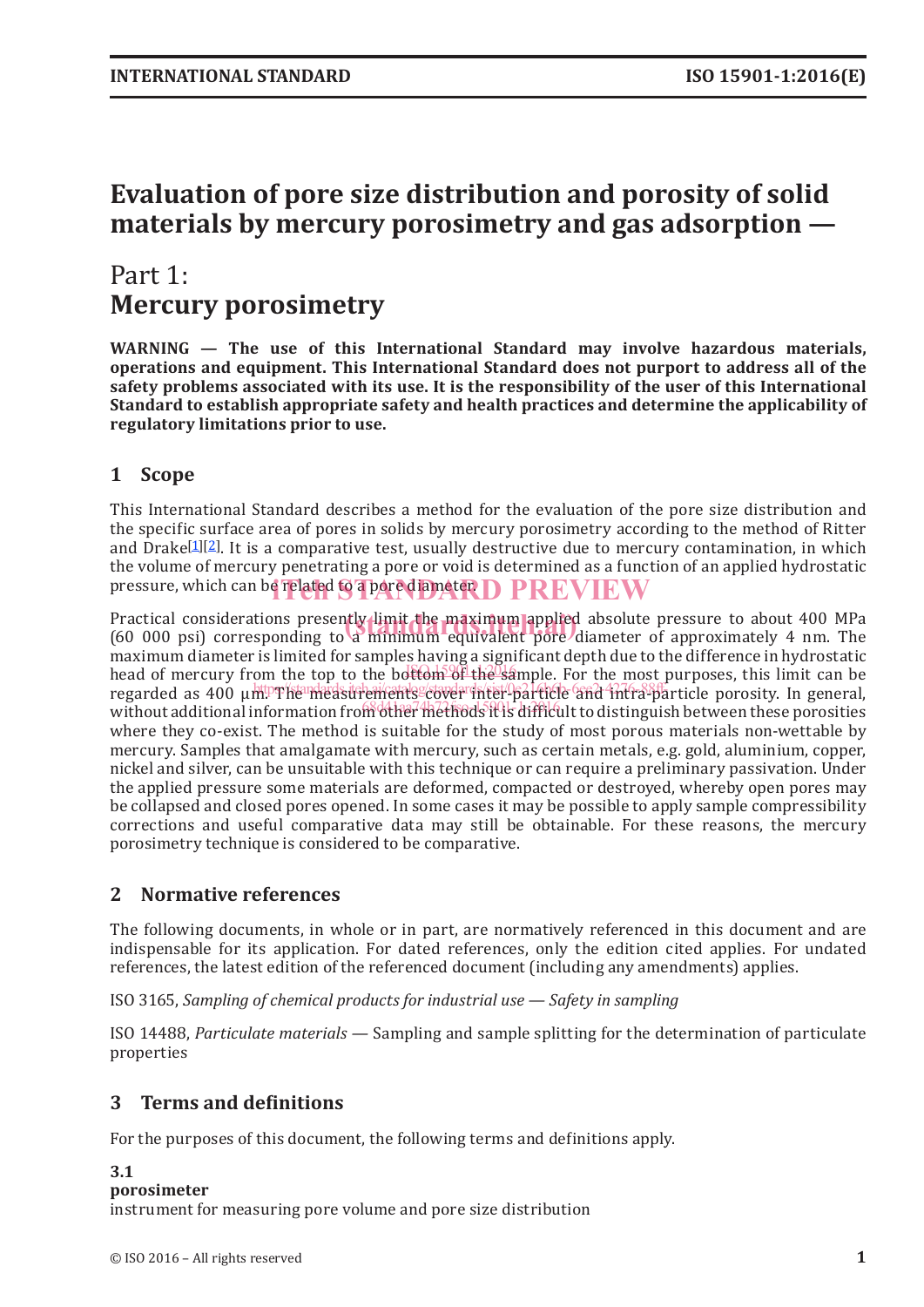#### **3.2**

#### **porosimetry**

methods for the estimation of pore volume, pore size distribution, and porosity

#### **3.3**

#### **porous solid**

solid with cavities or channels which are deeper than they are wide

#### **3.4**

#### **powder**

porous or nonporous solid composed of discrete particles with maximum dimension less than about 1 mm, powders with a particle size below about 1  $\mu$ m are often referred to as fine powders

#### **3.5**

#### **pore**

cavity or channel which is deeper than it is wide, otherwise it is part of the material's roughness

#### **3.6**

#### **void**

#### **interstice**

space between particles, i.e. interparticle pore

#### **3.7**

#### **macropore**

pore of internal width greater than 50 nm

## iTeh STANDARD PREVIEW

#### **3.8 mesopore**

# mesopore<br>pore of internal width between 2 nm and 50 nm<br>and 50 nm

#### **3.9**

**micropore** pore of internal width less than 2 nm ISO 15901-1:2016 https://standards.iteh.ai/catalog/standards/sist/0e216b6b-6ee2-4276-88ff-68d41aa74b72/iso-15901-1-2016

#### **3.10**

#### **closed pore**

pore totally enclosed by its walls and hence not interconnecting with other pores and not accessible to fluids

#### **3.11**

#### **open pore**

pore not totally enclosed by its walls and open to the surface either directly or by interconnecting with other pores and therefore accessible to fluid

#### **3.12**

#### **ink bottle pore**

narrow necked open pore

#### **3.13**

#### **pore size**

internal pore width (for example, the diameter of a cylindrical pore or the distance between the opposite walls of a slit) which is a representative value of various sizes of vacant space inside a porous material

#### **3.14**

#### **pore volume**

volume of open pores unless otherwise stated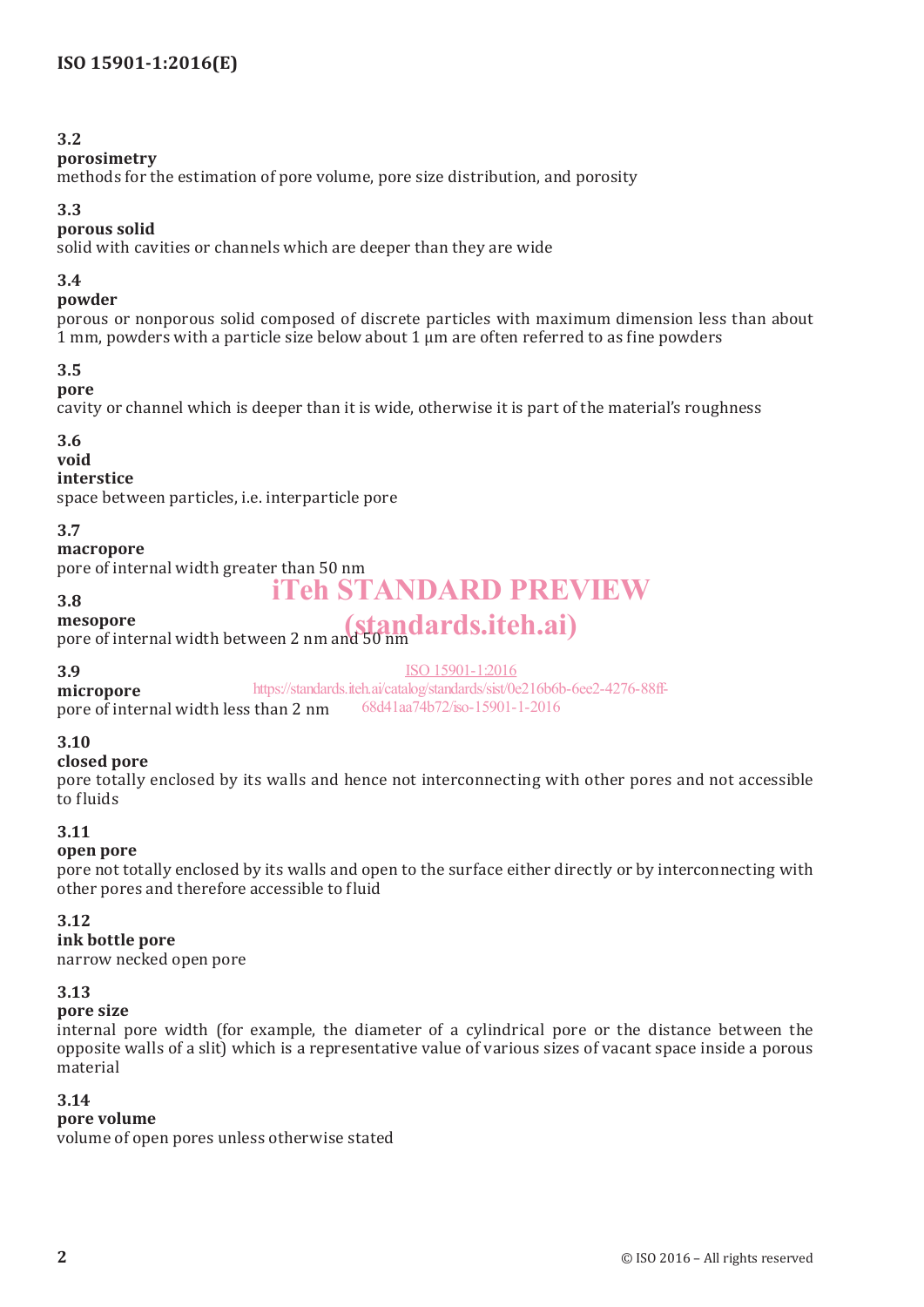### **3.15**

#### **pore diameter**

diameter of a pore in a model in which the pores typically are assumed to be cylindrical in shape and which is calculated from data obtained by a specified procedure

#### **3.16**

#### **median pore diameter**

diameter that corresponds to the 50th percentile of pore volume, i.e. the diameter for which one half of the pore volume is found to be in larger pores and one half is found to be in smaller pores

#### **3.17**

#### **modal pore diameter**

#### **mode**

pore diameter of the maximum in a differential pore size distribution curve

#### **3.18**

#### **hydraulic pore diameter**

average pore diameter, calculated as the ratio of pore volume multiplied by four to pore area.

#### **3.19**

#### **bulk volume**

volume of powder or solids, including all pores (open and closed) and interstitial spaces between particles.

#### **3.20**

#### **bulk density** ratio of sample mass to bulk volume iTeh STANDARD PREVIEW (standards.iteh.ai)

#### **3.21**

#### **skeleton volume**

volume of the sample including the volume  $\frac{1500 \text{ kg}}{10000 \text{ kg}}$  fores (if present) but excluding the volumes of open pores as well as that of void spaces between particles within the bulk sample 68d41aa74b72/iso-15901-1-2016

[SOURCE: ISO 12154]

#### **3.22**

#### **skeleton density**

ratio of sample mass to skeleton volume

#### **3.23**

#### **apparent volume**

total volume of the solid constituents of the sample including closed pores and pores inaccessible or not detectable by the stated method;

#### **3.24**

#### **apparent density**

ratio of sample mass to apparent volume

#### **3.25**

#### **envelope volume**

total volume of the particle, including closed and open pores, but excluding void space between the individual particles

#### **3.26**

#### **envelope density**

ratio of sample mass to envelope volume

#### **3.27**

**porosity**

ratio of the volume of the accessible pores and voids to the bulk volume occupied by an amount of the solid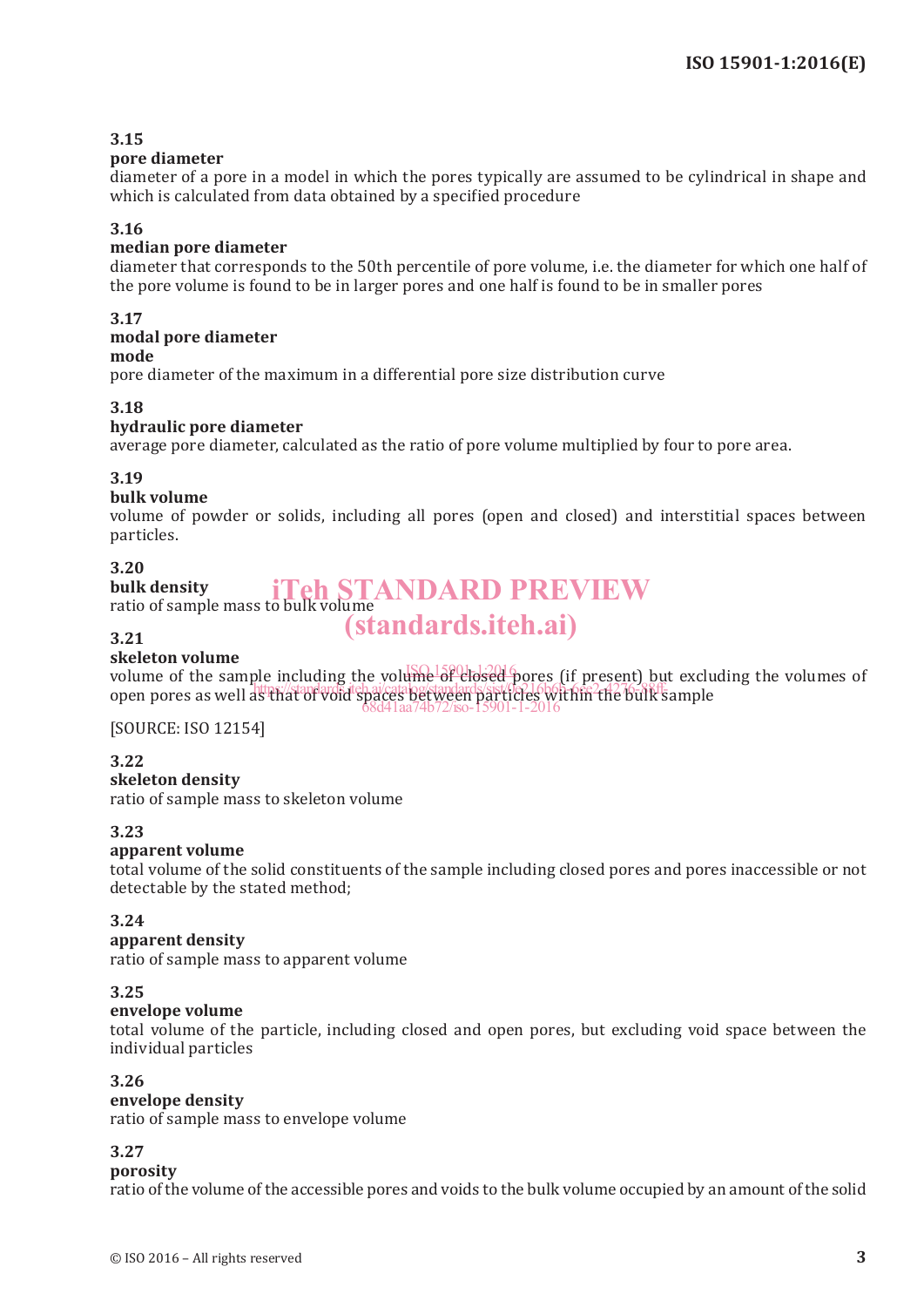#### **3.28**

#### **interparticle porosity**

ratio of the volume of void space between the individual particles to the bulk volume of the particles or powder

#### **3.29**

#### **intraparticle porosity**

ratio of the volume of open pores inside the individual particles of a particulate or divided solid sample to the bulk volume occupied by the sample

#### **3.30**

#### **surface area**

extent of accessible surface area as determined by a given method under stated conditions

#### **3.31**

#### **surface tension**

work required to increase a surface area divided by that area.

#### **3.32**

#### **contact angle**

angle at which a liquid/vapour interface meets the surface of a solid material

### **4 Symbols and abbreviated terms**

For the purposes of this document, the following symbols apply. REVIEW

| Symbol                     | <b>Term</b>                                                       |                         | Silunit a Derived and obso-<br>lete units                                                                                                                                                                                                                                                                                                                                                                                      | <b>Conversion factors</b>                                                                                      |
|----------------------------|-------------------------------------------------------------------|-------------------------|--------------------------------------------------------------------------------------------------------------------------------------------------------------------------------------------------------------------------------------------------------------------------------------------------------------------------------------------------------------------------------------------------------------------------------|----------------------------------------------------------------------------------------------------------------|
| $\overline{P}$             | pressure                                                          |                         | Pa $_{\text{ISO 15901}}$ -MPa <sub>6</sub> psia,                                                                                                                                                                                                                                                                                                                                                                               | $1 MPa = 106 Pa$                                                                                               |
|                            |                                                                   |                         |                                                                                                                                                                                                                                                                                                                                                                                                                                | https://standards.iteh.ai/catalog/standardkorist/0001Hg6b-6d2p\$17618bfin <sup>-2</sup> = 6 895 Pa             |
|                            |                                                                   |                         | 68d41aa74b72/iso-15901-1-2016                                                                                                                                                                                                                                                                                                                                                                                                  | $1 Torr = 1 mmHg = 133,32 Pa$                                                                                  |
| $d_{\rm p}$                | pore diameter                                                     | m                       | nm, $\mu$ m, $\AA$                                                                                                                                                                                                                                                                                                                                                                                                             | $1 \text{nm} = 10^{-9} \text{m}$ , $1 \mu \text{m} = 10^{-6} \text{m}$ ,<br>$1 \text{ Å} = 10^{-10} \text{ m}$ |
| $\boldsymbol{t}$           | time                                                              | S                       | h                                                                                                                                                                                                                                                                                                                                                                                                                              | $1 h = 3600 s$                                                                                                 |
| $\mathcal{S}$              | specific surface area                                             | $m^2$ ·kg <sup>-1</sup> | $m^2$ -g-1                                                                                                                                                                                                                                                                                                                                                                                                                     |                                                                                                                |
| $V_{\rm Hg}$               | intruded volume of<br>mercury                                     | m <sup>3</sup>          | $cm3$ , mm <sup>3</sup>                                                                                                                                                                                                                                                                                                                                                                                                        | $10^3$ mm <sup>3</sup> = 1 cm <sup>3</sup> = 10 <sup>-6</sup> m <sup>3</sup>                                   |
| $V_{\text{Hg},0}$          | initial intruded volume of<br>mercury                             | m <sup>3</sup>          | $cm3$ , mm <sup>3</sup>                                                                                                                                                                                                                                                                                                                                                                                                        |                                                                                                                |
| $V_{\text{Hg},\text{max}}$ | total intruded volume of<br>mercury                               | m <sup>3</sup>          | $\mathrm{cm}^3$ , mm $^3$                                                                                                                                                                                                                                                                                                                                                                                                      |                                                                                                                |
| $V_{\rm p}$                | specific pore volume                                              | $m^3 \cdot kg^{-1}$     | $mm3·g-1$<br>$cm3·g-1$                                                                                                                                                                                                                                                                                                                                                                                                         |                                                                                                                |
| $\gamma$                   | surface tension of mercury                                        | $N \cdot m^{-1}$        | $dyne$ -cm <sup>-1</sup>                                                                                                                                                                                                                                                                                                                                                                                                       | $1$ dyne $\cdot$ cm <sup>-1</sup> = $10^{-3}$ N $\cdot$ m <sup>-1</sup>                                        |
| $\rho$ Hg                  | density of mercury                                                | $kg·m-3$                | $g \cdot cm^{-3}$                                                                                                                                                                                                                                                                                                                                                                                                              | $1 g/cm^{-3} = 10^{3} kg·m^{-3}$                                                                               |
| $\theta$                   | contact angle of mercury at<br>the sample                         | rad                     | $\circ$                                                                                                                                                                                                                                                                                                                                                                                                                        | $1^{\circ} = (\pi/180)$ rad                                                                                    |
| m <sub>S</sub>             | mass of the test sample                                           | kg                      | g                                                                                                                                                                                                                                                                                                                                                                                                                              |                                                                                                                |
| $m_{SH}$                   | mass of empty sample holder                                       | kg                      | $\mathbf{g}% _{T}=\mathbf{g}_{T}=\mathbf{g}_{T}=\mathbf{g}_{T}=\mathbf{g}_{T}=\mathbf{g}_{T}=\mathbf{g}_{T}=\mathbf{g}_{T}=\mathbf{g}_{T}=\mathbf{g}_{T}=\mathbf{g}_{T}=\mathbf{g}_{T}=\mathbf{g}_{T}=\mathbf{g}_{T}=\mathbf{g}_{T}=\mathbf{g}_{T}=\mathbf{g}_{T}=\mathbf{g}_{T}=\mathbf{g}_{T}=\mathbf{g}_{T}=\mathbf{g}_{T}=\mathbf{g}_{T}=\mathbf{g}_{T}=\mathbf{g}_{T}=\mathbf{g}_{T}=\mathbf{g}_{T}=\mathbf{g}_{T}=\math$ |                                                                                                                |
| $m_{SH+S}$                 | mass of sample holder with<br>sample                              | kg                      | g                                                                                                                                                                                                                                                                                                                                                                                                                              |                                                                                                                |
| $m_{SH+S+Hg}$              | mass of sample holder with<br>sample and filled with mer-<br>cury | kg                      | g                                                                                                                                                                                                                                                                                                                                                                                                                              |                                                                                                                |